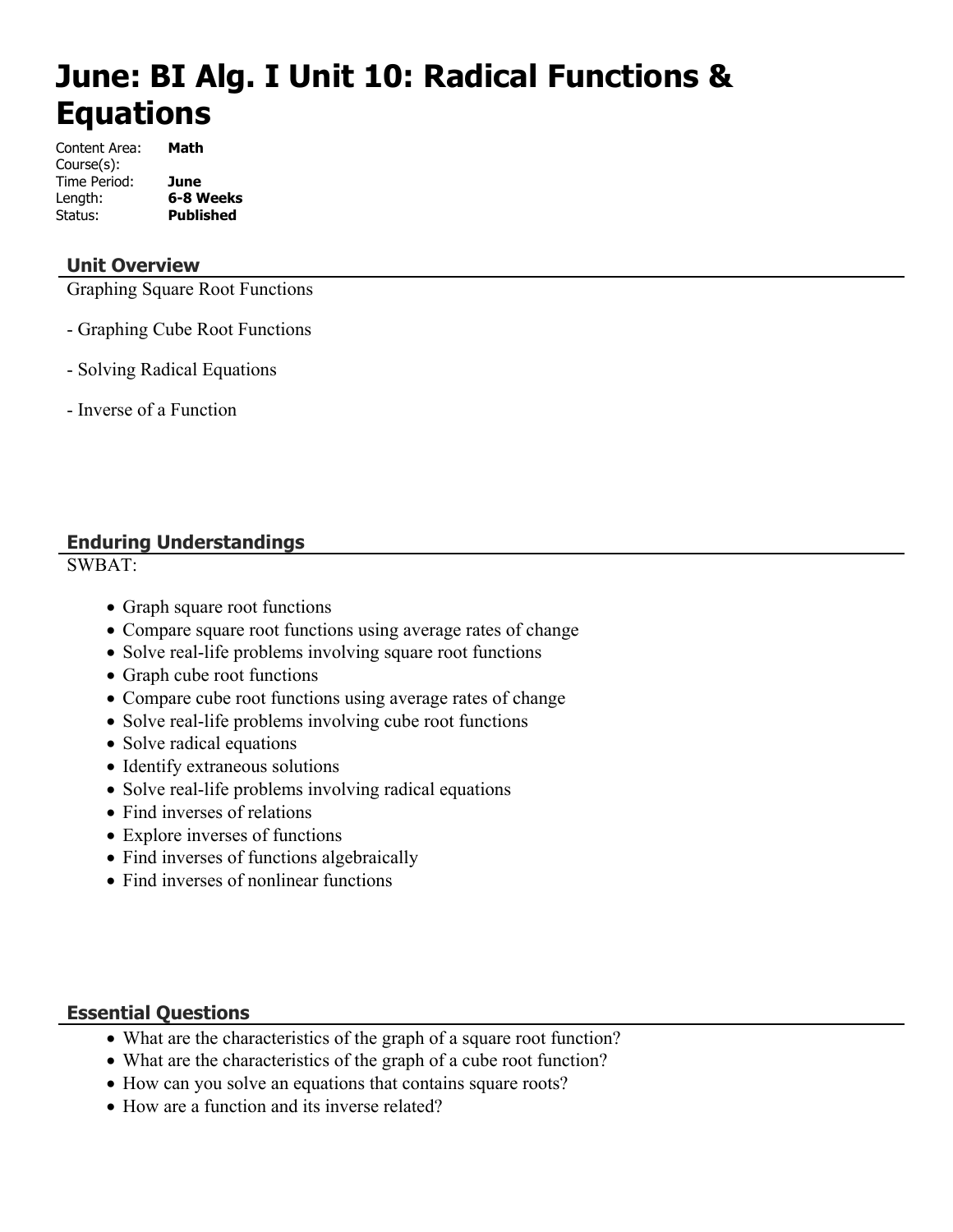# **Instructional Strategies & Learning Activities**

- Guided Practice
- Do Now
- Extra Practice & Puzzle Time (Resources)
- Scavenger Hunts
- Coloring Activities
- Task Cards (Around the World)
- Maze Activities
- Quizizz Online Assignments
- Kahoot! Online Games

# **Integration of Career Readiness, Life Literacies and Key Skills**

| TECH.9.4.8.IML.7      | Use information from a variety of sources, contexts, disciplines, and cultures for a specific<br>purpose (e.g., 1.2.8.C2a, 1.4.8.CR2a, 2.1.8.CHSS/IV.8.AI.1, W.5.8, 6.1.8.GeoSV.3.a,<br>6.1.8. Civics DP.4.b, 7.1. NH. IPRET.8). |
|-----------------------|----------------------------------------------------------------------------------------------------------------------------------------------------------------------------------------------------------------------------------|
| TECH.9.4.8.Cl.4       | Explore the role of creativity and innovation in career pathways and industries.                                                                                                                                                 |
|                       | An individual's strengths, lifestyle goals, choices, and interests affect employment and<br>income.                                                                                                                              |
| TECH.9.4.8.IML.12     | Use relevant tools to produce, publish, and deliver information supported with evidence<br>for an authentic audience.                                                                                                            |
| WRK.9.2.8.CAP.10      | Evaluate how careers have evolved regionally, nationally, and globally.                                                                                                                                                          |
| TECH.9.4.8.GCA.2      | Demonstrate openness to diverse ideas and perspectives through active discussions to<br>achieve a group goal.                                                                                                                    |
| <b>TECH.9.4.8.GCA</b> | <b>Global and Cultural Awareness</b>                                                                                                                                                                                             |
| WRK.9.2.8.CAP.12      | Assess personal strengths, talents, values, and interests to appropriate jobs and careers to<br>maximize career potential.                                                                                                       |
| WRK.9.2.8.CAP.3       | Explain how career choices, educational choices, skills, economic conditions, and personal<br>behavior affect income.                                                                                                            |
| TECH.9.4.8.IML.1      | Critically curate multiple resources to assess the credibility of sources when searching for<br>information.                                                                                                                     |
| TECH.9.4.8.DC.5       | Manage digital identity and practice positive online behavior to avoid inappropriate forms<br>of self-disclosure.                                                                                                                |
| <b>TECH.9.4.8.CT</b>  | Critical Thinking and Problem-solving                                                                                                                                                                                            |
| TECH.9.4.8.TL.2       | Gather data and digitally represent information to communicate a real-world problem<br>(e.g., MS-ESS3-4, 6.1.8.EconET.1, 6.1.8.CivicsPR.4).                                                                                      |
| WRK.9.2.8.CAP.2       | Develop a plan that includes information about career areas of interest.                                                                                                                                                         |
| TECH.9.4.8.GCA.1      | Model how to navigate cultural differences with sensitivity and respect (e.g., 1.5.8.C1a).                                                                                                                                       |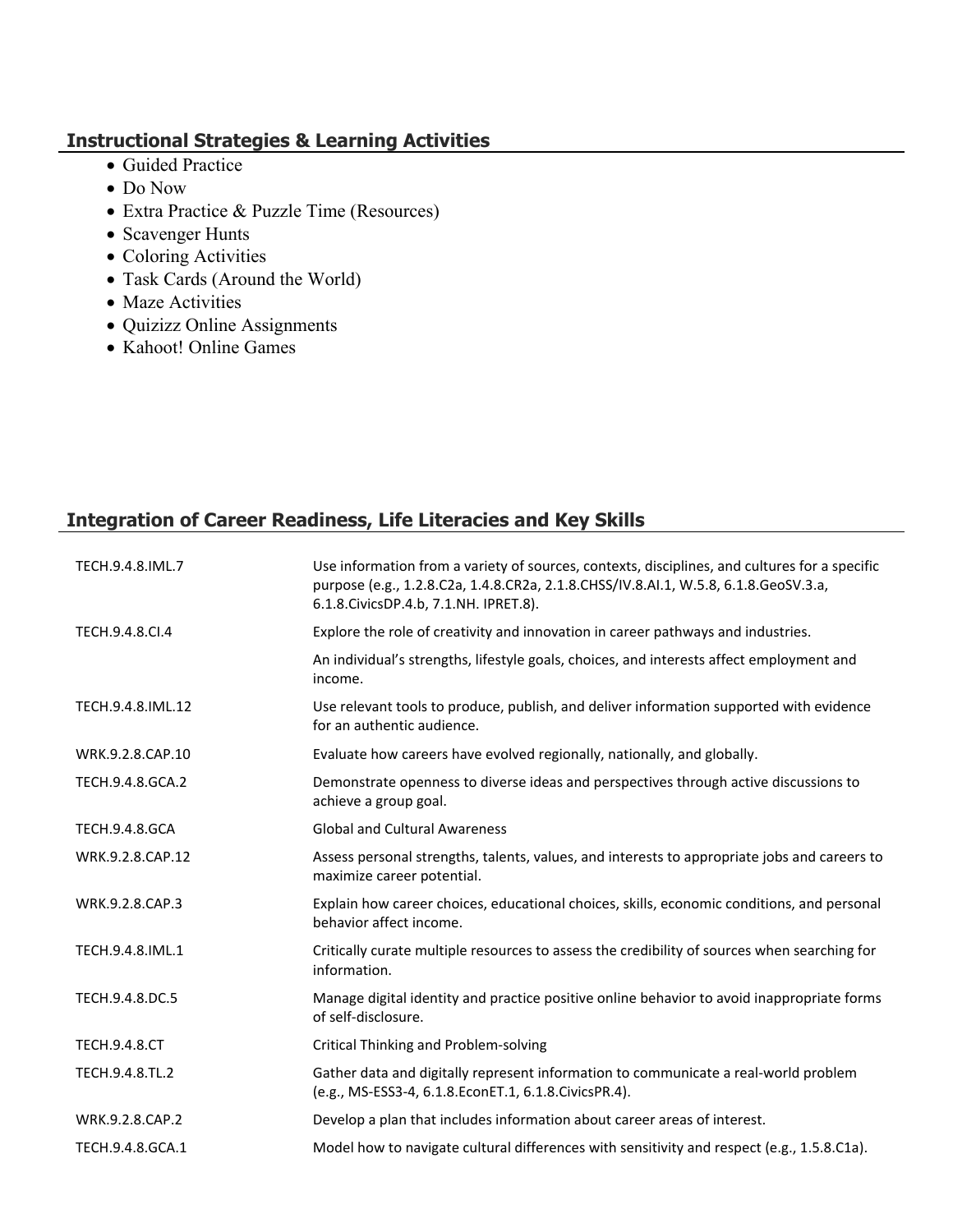| WRK.9.2.8.CAP.4      | Explain how an individual's online behavior (e.g., social networking, photo exchanges,<br>video postings) may impact opportunities for employment or advancement.                                                   |
|----------------------|---------------------------------------------------------------------------------------------------------------------------------------------------------------------------------------------------------------------|
| TECH.9.4.8.TL.3      | Select appropriate tools to organize and present information digitally.                                                                                                                                             |
| TECH.9.4.8.IML.3     | Create a digital visualization that effectively communicates a data set using formatting<br>techniques such as form, position, size, color, movement, and spatial grouping (e.g.,<br>6.SP.B.4, 7.SP.B.8b).          |
| <b>WRK.9.2.8.CAP</b> | Career Awareness and Planning                                                                                                                                                                                       |
| WRK.9.2.8.CAP.1      | Identify offerings such as high school and county career and technical school courses,<br>apprenticeships, military programs, and dual enrollment courses that support career or<br>occupational areas of interest. |
| TECH.9.4.8.IML.4     | Ask insightful questions to organize different types of data and create meaningful<br>visualizations.                                                                                                               |
|                      | There are variety of resources available to help navigate the career planning process.                                                                                                                              |

# **Technology and Design Integration**

| CS.6-8.8.2.8. TH. 2         | Compare how technologies have influenced society over time.                                                                       |
|-----------------------------|-----------------------------------------------------------------------------------------------------------------------------------|
| $CS.6 - 8.8.1.8$ . IC. 1    | Compare the trade-offs associated with computing technologies that affect individual's<br>everyday activities and career options. |
| $CS.6 - 8.8.2.8$ . ITH $.1$ | Explain how the development and use of technology influences economic, political, social,<br>and cultural issues.                 |
| CS.6-8.8.1.8.DA.1           | Organize and transform data collected using computational tools to make it usable for a<br>specific purpose.                      |
| CS.6-8.8.2.8.ED.2           | Identify the steps in the design process that could be used to solve a problem.                                                   |
| $CS.6 - 8.8.1.8.DA.3$       | Identify the appropriate tool to access data based on its file format.                                                            |
| CS.6-8.8.1.8.CS.4           | Systematically apply troubleshooting strategies to identify and resolve hardware and<br>software problems in computing systems.   |
| CS.6-8.8.1.8.DA.2           | Explain the difference between how the computer stores data as bits and how the data is<br>displayed.                             |

# **Interdisciplinary Connections**

| LA.RI.8.1  | Cite the textual evidence and make relevant connections that most strongly supports an<br>analysis of what the text says explicitly as well as inferences drawn from the text.                                                                            |
|------------|-----------------------------------------------------------------------------------------------------------------------------------------------------------------------------------------------------------------------------------------------------------|
| LA.RI.8.2  | Determine a central idea of a text and analyze its development over the course of the text,<br>including its relationship to supporting ideas; provide an objective summary of the text.                                                                  |
| LA.W.8.1.A | Introduce claim(s), acknowledge and distinguish the claim(s) from alternate or opposing<br>claims, and organize the reasons and evidence logically.                                                                                                       |
| LA.W.8.1.B | Support claim(s) with logical reasoning and relevant evidence, using accurate, credible<br>sources and demonstrating an understanding of the topic or text.                                                                                               |
| LA.RI.8.4  | Determine the meaning of words and phrases as they are used in a text, including<br>figurative, connotative, and technical meanings; analyze the impact of specific word<br>choices on meaning and tone, including analogies or allusions to other texts. |
| LA.W.8.1.D | Establish and maintain a formal style.                                                                                                                                                                                                                    |
| LA.RI.8    | Reading Informational Text                                                                                                                                                                                                                                |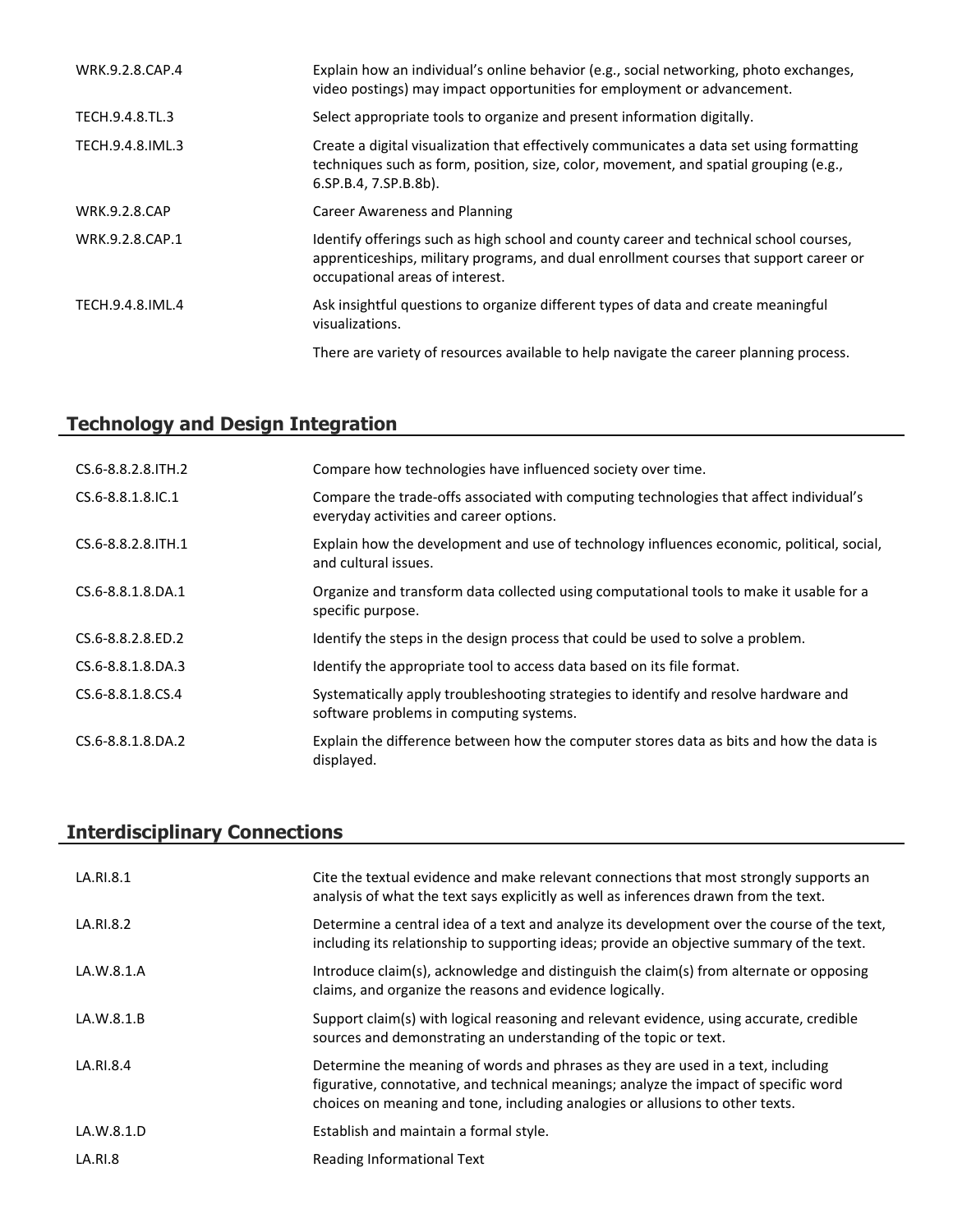| LA.RI.8.8   | Delineate and evaluate the argument and specific claims in a text, assessing whether the<br>reasoning is sound and the evidence is relevant and sufficient; recognize when irrelevant<br>evidence is introduced. |
|-------------|------------------------------------------------------------------------------------------------------------------------------------------------------------------------------------------------------------------|
| LA.W.8.1.E  | Provide a concluding statement or section that follows from and supports the argument<br>presented.                                                                                                              |
| LA.SL.8.1.C | Pose questions that connect the ideas of several speakers and respond to others'<br>guestions and comments with relevant evidence, observations, and ideas.                                                      |
| LA.SL.8.1.D | Acknowledge new information expressed by others, and, when warranted, qualify or<br>justify their own views in light of the evidence presented.                                                                  |

# **Differentiation**

- Understand that gifted students, just like all students, come to school to learn and be challenged.
- Pre-assess your students. Find out their areas of strength as well as those areas you may need to address before students move on.
- Consider grouping gifted students together for at least part of the school day.
- Plan for differentiation. Consider pre-assessments, extension activities, and compacting the curriculum.
- Use phrases like "You've shown you don't need more practice" or "You need more practice" instead of words like "qualify" or "eligible" when referring to extension work.
- Encourage high-ability students to take on challenges. Because they're often used to getting good grades, gifted students may be risk averse.
- **Definitions of Differentiation Components**:
	- o Content the specific information that is to be taught in the lesson/unit/course of instruction.
	- o Process how the student will acquire the content information.
	- o Product how the student will demonstrate understanding of the content.
	- o Learning Environment the environment where learning is taking place including physical location and/or student grouping

#### **Differentiation occurring in this unit:**

Additional support for stuggling learners will be available.

Challenges will be offered to students requiring additional depth of knowledge.

# **Modifications & Accommodations**

Refer to QSAC EXCEL SMALL SPED ACCOMMOCATIONS spreadsheet in this discipline.

# **Modifications and Accommodations used in this unit:**

IEP and 504 accommodations will be utilized.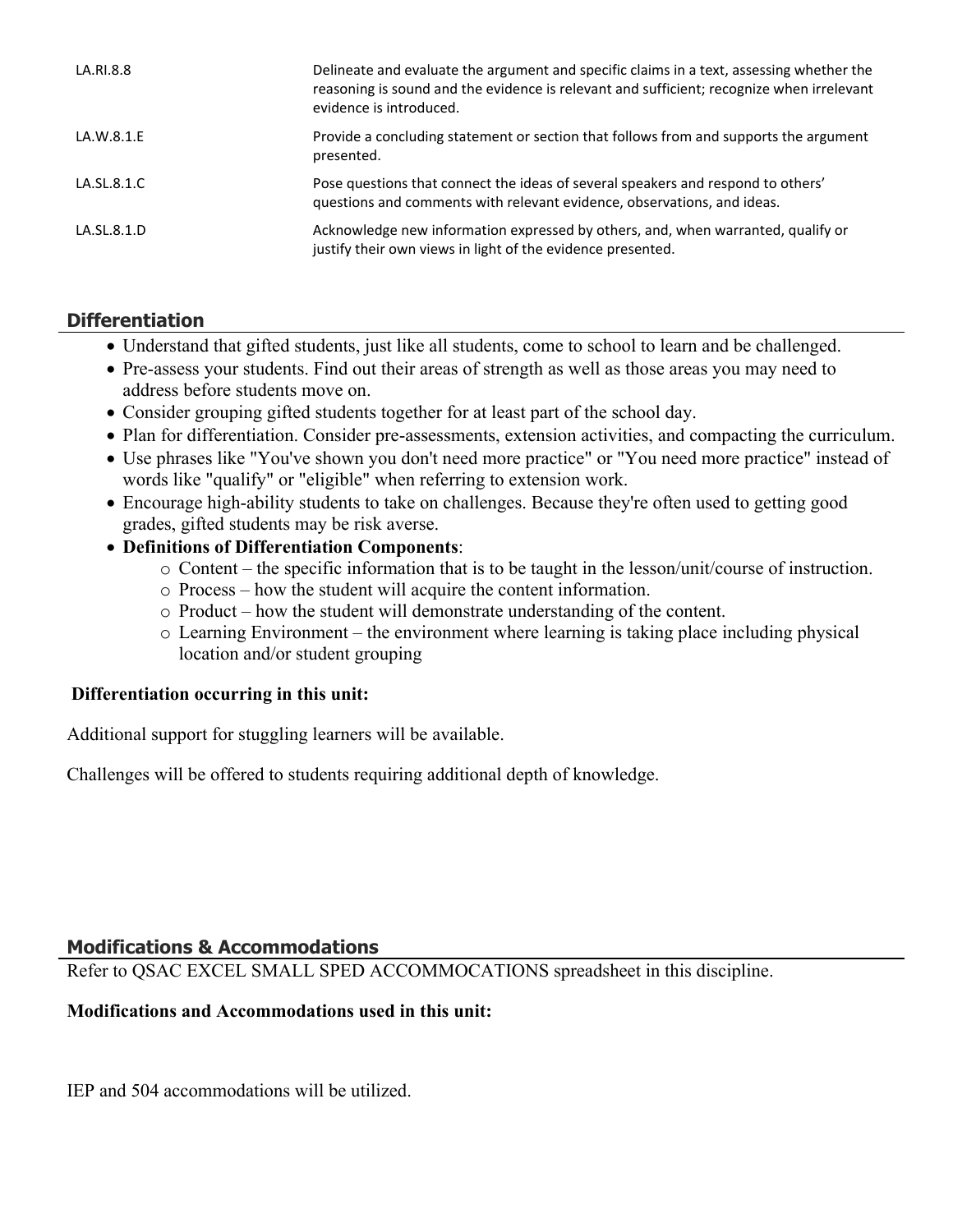#### **Benchmark Assessments**

**Benchmark Assessments** are given periodically (e.g., at the end of every quarter or as frequently as once per month) throughout a school year to establish baseline achievement data and measure progress toward a standard or set of academic standards and goals.

#### **Schoolwide Benchmark assessments:**

Aimsweb benchmarks 3X a year

Linkit Benchmarks 3X a year

#### **Additional Benchmarks used in this unit:**

#### **Formative Assessments**

Assessment allows both instructor and student to monitor progress towards achieving learning objectives, and can be approached in a variety of ways. **Formative assessment** refers to tools that identify misconceptions, struggles, and learning gaps along the way and assess how to close those gaps. It includes effective tools for helping to shape learning, and can even bolster students' abilities to take ownership of their learning when they understand that the goal is to improve learning, not apply final marks (Trumbull and Lash, 2013). It can include students assessing themselves, peers, or even the instructor, through writing, quizzes, conversation, and more. In short, formative assessment occurs throughout a class or course, and seeks to improve student achievement of learning objectives through approaches that can support specific student needs (Theal and Franklin, 2010, p. 151).

#### **Formative Assessments used in this unit:**

- Kahoot! Games
- Quizizz Games
- Homework
- $\bullet$  Q & A
- Scavenger Hunts
- Coloring Activities
- Task Cards
- Partner Activities

# **Summative Assessments**

Summative assessments evaluate student learning, knowledge, proficiency, or success at the conclusion of an instructional period, like a unit, course, or program. Summative assessments are almost always formally graded and often heavily weighted (though they do not need to be). Summative assessment can be used to great effect in conjunction and alignment with formative assessment, and instructors can consider a variety of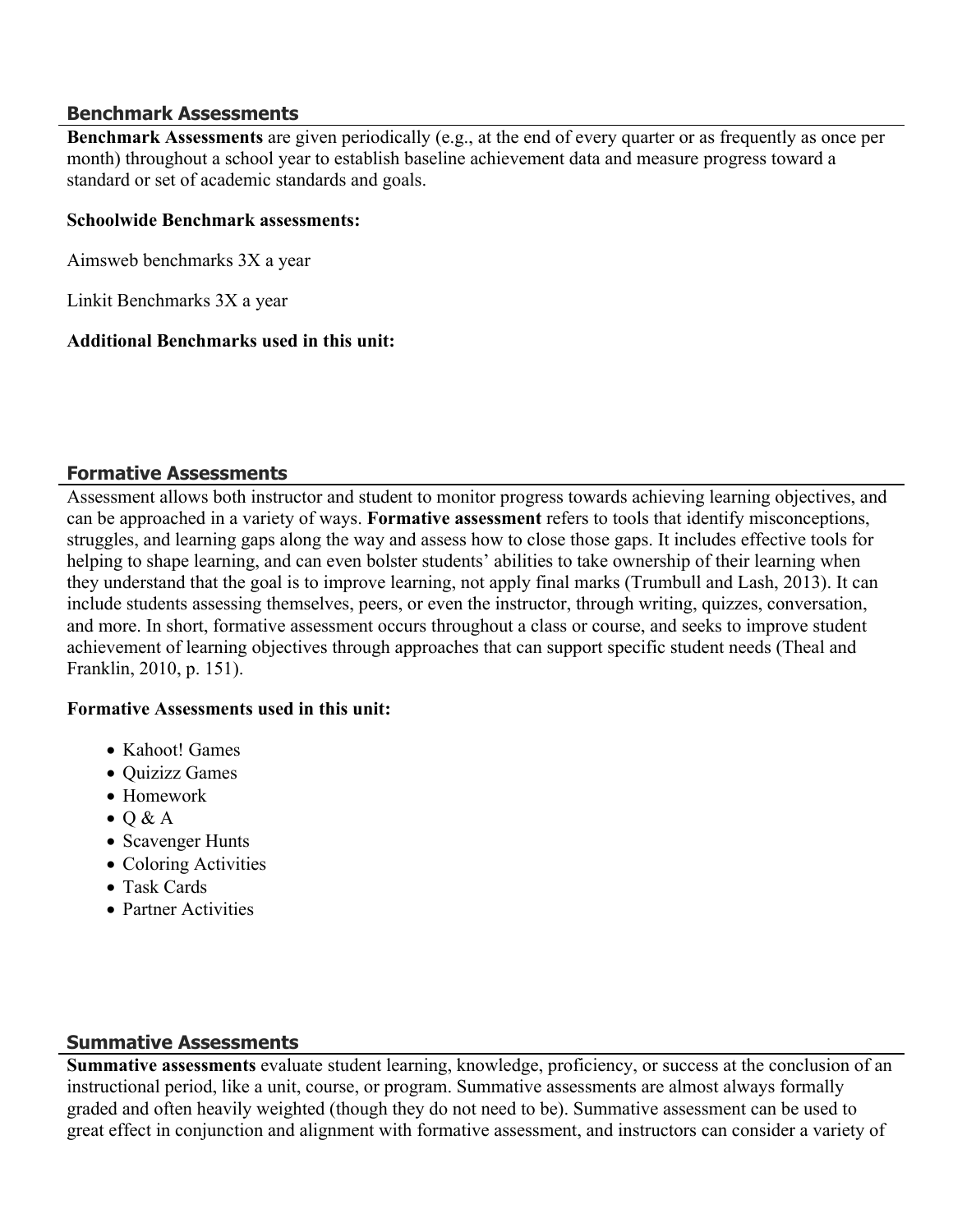ways to combine these approaches.

## **Summative assessments for this unit:**

- Chapter Tests
- Quizzes

# **Instructional Materials**

- 1. Big Ideas Math: Algebra 1: A Common Core Curriculum
- 2. Quizizz
- 3. Kahoot

**Standards**

- 4. Scavenger Hunts
- 5. Task Cards
- 6. Coloring Activities
- 7. Resources Book
- 8. Scientific Calculator
- 9. Graphing Calculator

| ₫                       |                                                       |                                                                                     |
|-------------------------|-------------------------------------------------------|-------------------------------------------------------------------------------------|
| $\mathbb{R}^3_{0x}$     |                                                       | CCSS. Math. Content. HSAC reate equations and inequalities in one variable and use  |
|                         | $-$ CED.A.1                                           | them to solve problems.                                                             |
| Ψ                       |                                                       |                                                                                     |
| ₫                       |                                                       | Create equations in two or more variables to represent                              |
| $\mathbb{R}^3_{0x}$     | CCSS.Math.Content.HSA                                 | relationships between quantities; graph equations on                                |
|                         | $-$ CED.A.2                                           | coordinate axes with labels and scales.                                             |
| V<br>4                  |                                                       |                                                                                     |
|                         |                                                       | Solve an equation of the form $\square(\square) = \square$ for a simple             |
| $\mathbb{R}_{0x}$       | CCSS.Math.Content.HSF                                 | function $\Box$ that has an inverse and write an expression for                     |
|                         | $-BF.B.4.a$                                           | the inverse.                                                                        |
| V<br>4                  |                                                       | For a function that models a relationship between two                               |
|                         |                                                       | CCSS. Math. Content. HSF quantities, interpret key features of graphs and tables in |
| $\mathbb{R}^3_{0x}$     | $-IF.B.4$                                             | terms of the quantities, and sketch graphs showing key                              |
| Ç                       |                                                       | features given a verbal description of the relationship.                            |
| Ġ                       |                                                       | Calculate and interpret the average rate of change of a                             |
|                         |                                                       | CCSS. Math. Content. HSF function (presented symbolically or as a table) over a     |
|                         | $\sqrt[3]{\phantom{a}}_{0x}$ ox $\phantom{a}$ -IF.B.6 | specified interval. Estimate the rate of change from a                              |
|                         |                                                       | graph.                                                                              |
|                         |                                                       | CCSS. Math. Content. HSF Graph square root, cube root, and piecewise-defined        |
| $\frac{1}{\sqrt{3}}$ 0x | $-F.C.7.b$                                            | functions, including step functions and absolute value                              |